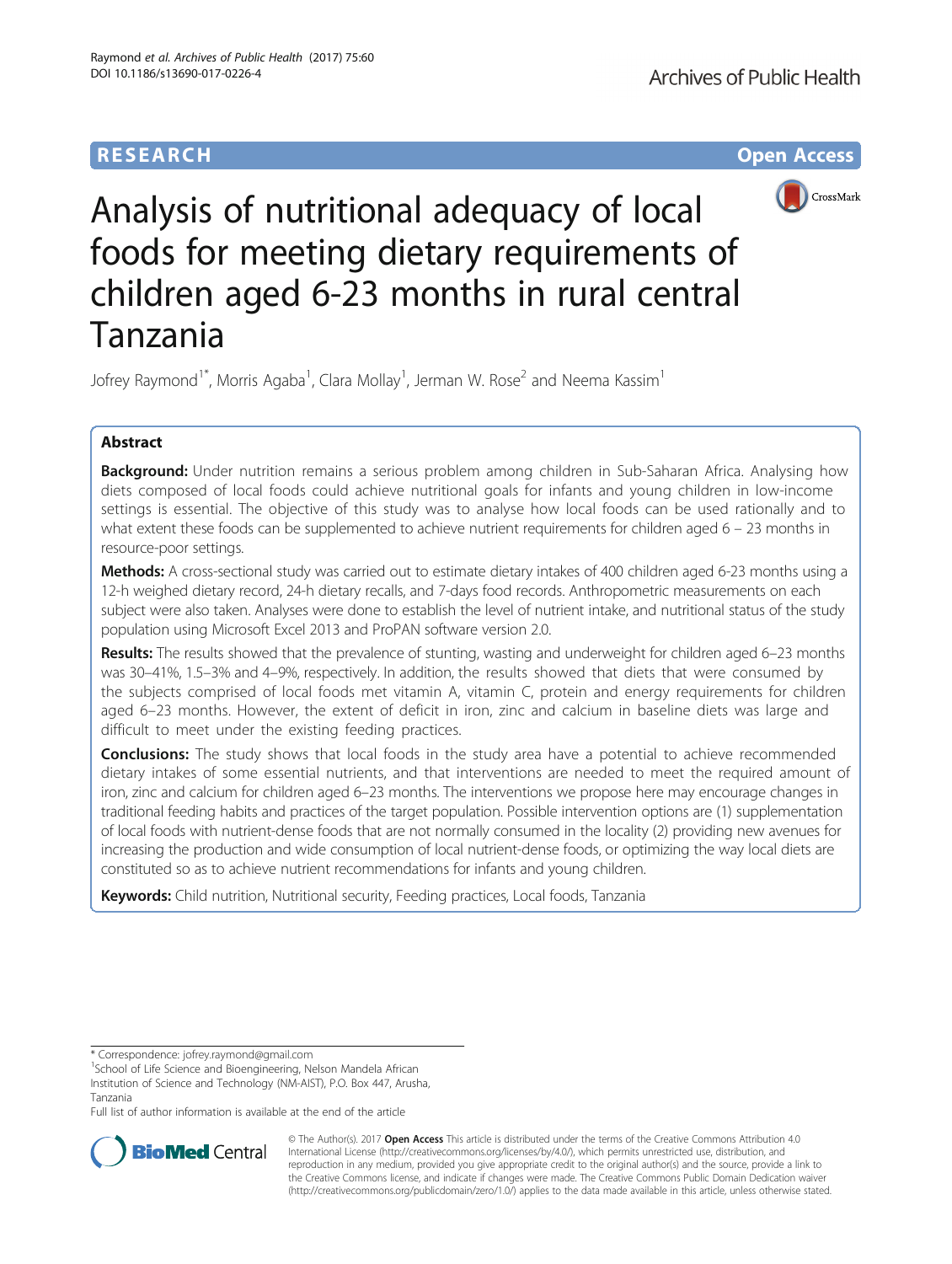# Background

Malnutrition prevents infants and young children from growing to their full genetic potential and it remains a major problem in Sub-Saharan Africa (SSA) despite the presence of an array of local foods that could ensure nutritional security [[1\]](#page-6-0). Among children in SSA; more than 38.5% (>56 million) suffer chronic undernutrition, nearly 80% have iron deficiency anemia, 50% are at risk of blindness due to vitamin A deficiency, and more than 4 million babies are born underweight annually [\[2\]](#page-6-0).

Under nutrition can impair physical and cognitive development of children, especially when it occurs during the first 1000 days of life as measured from conception. This period is also considered as a critical window for preventing the effects of under nutrition [\[3](#page-6-0), [4\]](#page-7-0). Under nutrition at any stage also weakens the ability to fight potentially deadly infectious illnesses [[5](#page-7-0)–[7\]](#page-7-0). In a long term, early-childhood undernutrition leads to shorter adult stature, reduced school achievement and lower economic productivity in adulthood [\[3](#page-6-0), [8\]](#page-7-0). Furthermore, under nutrition at young age contributes more to a country's overall disease burden than under nutrition in old children [\[9](#page-7-0)].

Most of developing countries, international agencies, non-governmental organizations (NGOs) are currently promoting food based approaches incorporating locally available foods as sustainable solution for combating nutritional insecurity [[10, 11](#page-7-0)]. The assumption behind food-based approach is that local foods can be easily accepted by the community and so the approach aligns with normal feeding patterns and cultural food preferences. Another assumption of the food-based approach is that nutrient-dense foods are locally available and accessible by the target population. However, local foods alone may not achieve the recommended nutrient requirements as has been found to be that case by studies in Indonesia, Cambodia, Guatemala and Myanmar where local foods alone could not satisfy nutritional requirements in low income communities [\[12](#page-7-0)–[15\]](#page-7-0). Moreover, there can be significant variability of cultures and feeding practices, and the nutrient density profiles of local foods [[14](#page-7-0)] and consequently dietary recommendations should follow local assessment.

Therefore, the goal of this study was to establish the extent to which local foods could be used rationally to provide basic nutritional needs, and the level of supplementation that would be needed to achieve the recommended nutrient intakes of infants in resource-poor rural setting in Tanzania.

Tanzania is a typical sub-Saharan country with a largely rural based population, which is rapidly urbanising. Like other sub-Saharan countries, Tanzania exhibits high cultural diversity and feeding practices. Cereal (maize) is a dominant staple food superimposed on other locally available foods like fish, livestock products, nuts, seeds and vegetables. Sea foods, for instance, are mainly found in the coastal region, plantains and bananas in the northern highlands and western zone, and nuts in the central region of Tanzania.

# **Methods**

### Site description

The study was conducted in six randomly selected villages out of 59 in Bahi district, central zone of Tanzania. This district was purposively selected because it is located in a semi-arid area with a low productivity ecosystem. Furthermore, the district is in a rural area that is facing combined effects of demographic challenges (rapid growth and change in population characteristics) and climate and weather variability which may affect traditions and the local food production and consumption patterns and consequently impact on nutritional security.

# Study design

A cross-sectional survey was conducted from September to December 2015 during the dry season to assess food consumption patterns and anthropometric measurements of children aged 6–23-months. A research protocol of the present study was approved by the Institutional Research Committee at the School of Life Sciences and Bioengineering, The Nelson Mandela African Institution of Science and Technology (NM-AIST) and a written informed consent was obtained from each participant parent or responsible guardian. All the data was entered into excel spreadsheets and analyses were done using Microsoft Excel 2013 and ProPAN software.

### Subjects and sampling

A sample size of 67 children were randomly selected from each of the six villages selected for the study. The sample size was previously drawn from a list using Pro-PAN sampling guidelines specific for children under 24 months old at 95% confidence interval (CI) [[16\]](#page-7-0). The inclusion criteria were as follows: (1) that the child was 6 – 23 months of age inclusive (2) the child's primary caregiver was available and agreed to participate in the study, (3) the child was apparently healthy and not suffering obvious symptoms that may affect his or her dietary intakes and (4) if more than one child in a household met the inclusion criteria  $1 - 3$ , then one was randomly selected.

### Assessment of nutritional status

Duplicate measurements of each child's weight and recumbent length were recorded using standard anthropometric procedures described by Gibson [\[17\]](#page-7-0). Recumbent length was measured using a length board (SECA, precision ±0.1 cm, Model 4,171,721,009, US). The body weight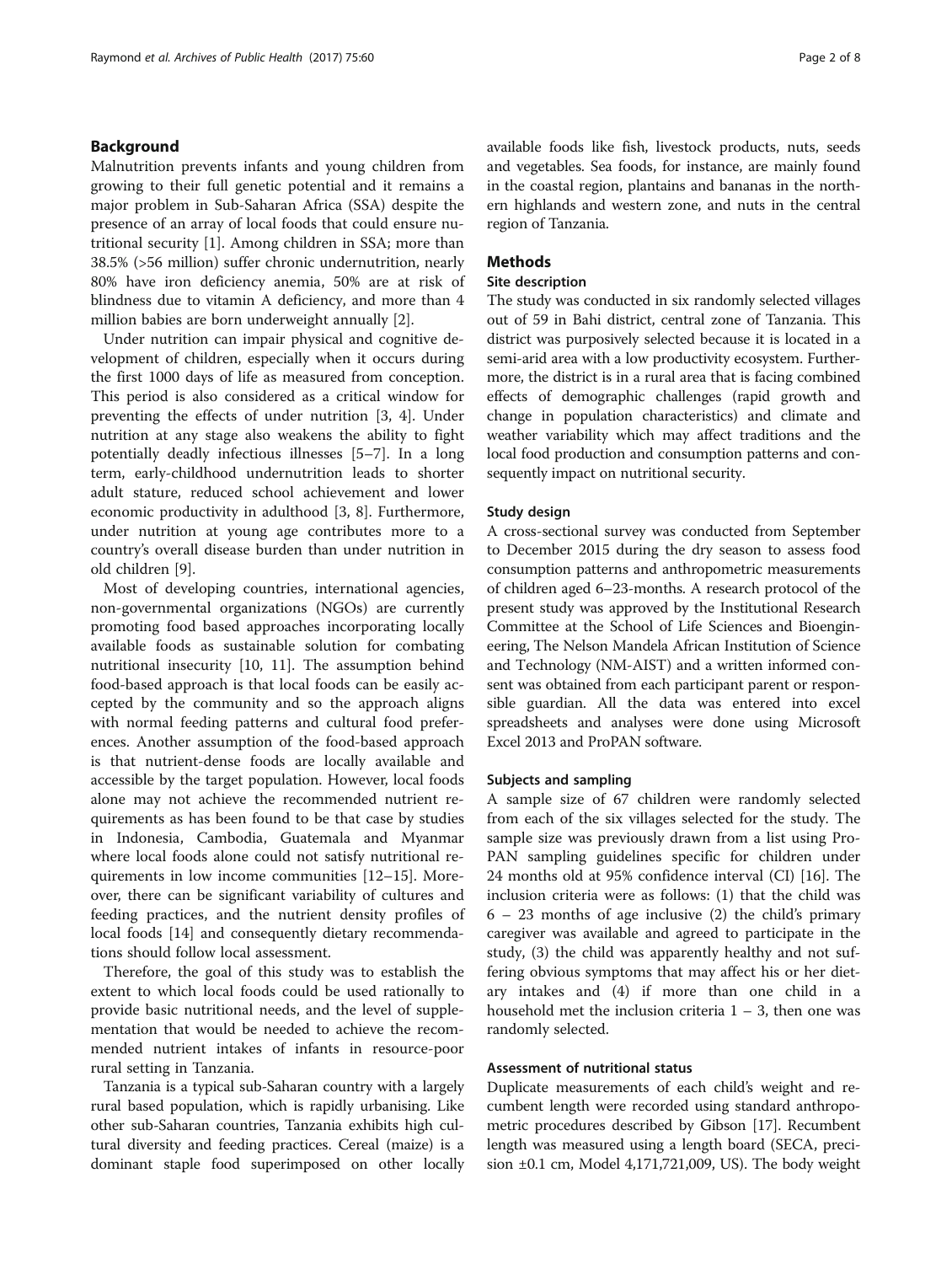of children was measured using the infant-hanging weighing scale (Globe Universal; precision  $\pm 1$  g), with a child minimally clothed. The scale was set to zero before each measurement. All measurements were standardized into Z-scores and the World Health Organization (WHO) growth standards were used to calculate anthropometric indices (height-for-age Z-score, HAZ; weight-for-age, WAZ; and weight-for-height WHZ) for children aged 6– 23 months. The three indices were used to classify the nutritional states of children as follows: stunted when all three indices had a Z-score less than −2, underweight or wasted when the height-for-age (HAZ), weight-for-age (WAZ) and weight-for-height (WHZ) Z-scores were less than −2 SD and as severely stunted, underweight or wasted if the respective Z-scores were less than −3 SD. [[18](#page-7-0)]. A child was considered within normal range if their respective indices were between -2SD and +2SD.

# Food consumption patterns

Dietary data were collected using 24-h dietary recalls, weighed dietary record (WDR) and 7 days food records described in previous studies [[13, 16, 19](#page-7-0)]. The WDR method was used to collect data on food consumption for 7 days, whereas, 24-h dietary recalls and 7-day food records were used to describe food consumption patterns in 7 days. Food portion sizes were not collected for the 24-h recall and 7-day food records.

A single 24-h recall was done to obtain information on foods and beverages consumed within 24 h before the WDR day. During the interview, mothers were asked to recall all foods and beverages consumed by their infants in the past 24 h. To help identify foods consumed, pictures and food models were shown to the mother or primary caregiver so that she or he could point out the food items. Mothers were also asked to mention other foods and beverages that were not included in our food models and pictures. Primary caregivers were further asked to describe how often foods identified from 24 h recalls were consumed in the past 7 days.

In the WDR method, all foods and beverages consumed by the child were weighed using electronic kitchen scale (CAMRY, Model EK3131, precision ±2 g) and recorded. A researcher was present at household for 12 h of the day to observe and weigh the amount of all foods and beverages served and consumed by the child as well as leftovers. A 12-h recall for all foods and beverages consumed after the observer has left the household was also collected. Care givers were asked to estimate the amount of recalled foods in local cups or utensils, and the estimated amount were then weighed using the real food models. All composite foods and dishes were broken down into their individual ingredients such as added oil, baobab powder, sugar, salt, tomato, carrots, onions etc. The weighed dietary records were collected

on all days of the week to account for the effect of any day of the week on dietary intakes of the subjects.

In the case of 7-days food records, a self-administered 7-day food tally was done to obtain information on the frequency of foods and beverages consumed after the WDR day. In this approach, primary caregivers were asked to record all foods and beverages consumed by their children during the 7-day period. For illiterate primary caregivers and those who forgot to record foods consumed, a 12-h recall was performed. Finally, dietary records obtained from primary caregivers were classified based on the rapid changes in dietary patterns across age groups (6–8 months, 9–11 months and 12– 23 months inclusive) [\[20\]](#page-7-0).

# Dietary nutrient intakes

Dietary intakes of nutrients were estimated based on Tanzania food composition tables [\[21](#page-7-0)] and United States Department of Agriculture food composition database [[22\]](#page-7-0). In some cases, the amount of foods served and consumed were converted to their raw form using cooked to raw conversion factors so as to match nutrient values in food composition databases [[16\]](#page-7-0). Furthermore, in order to avoid overestimation, nutrient values for the foods consumed in cooked state were adjusted for cooking losses using USDA retention factors [\[23](#page-7-0)]. The observed nutrient intakes were compared with the recommended nutrient intakes established by WHO for young children in developing countries [\[24](#page-7-0)–[26\]](#page-7-0). Adequate nutrient intake of the children in the study was assumed if 100% of the children meet the proxy EAR. Furthermore, energy intake was estimated and expressed per day, and was also compared to international energy recommendations. Energy recommendations were based on the percentage of children who met their median energy recommendation given breast milk intakes [\[27](#page-7-0)]. The amount of breast milk was estimated from values published by WHO in 1998 [\[28](#page-7-0)]. Since the recommendation is based on a median, by definition if 50% or more of the children met the recommendation, then we considered that the complete sample met the recommended energy intake.

### Dietary nutrient densities

The energy density (in kilocalories per gram) of the diet consumed in a 12-h period of the day was estimated by adding up the energy consumed in kilocalories from weighed dietary record and divided by the grams of food and liquids consumed in the same time frame as described in the ProPAN tool [\[16](#page-7-0)]. Similarly, nutrient densities of diets consumed was calculated by taking a total amount of a particular nutrient consumed dividing by total energy (in kilocalories) consumed during the 12-h of the day multiplied by 100. The results were then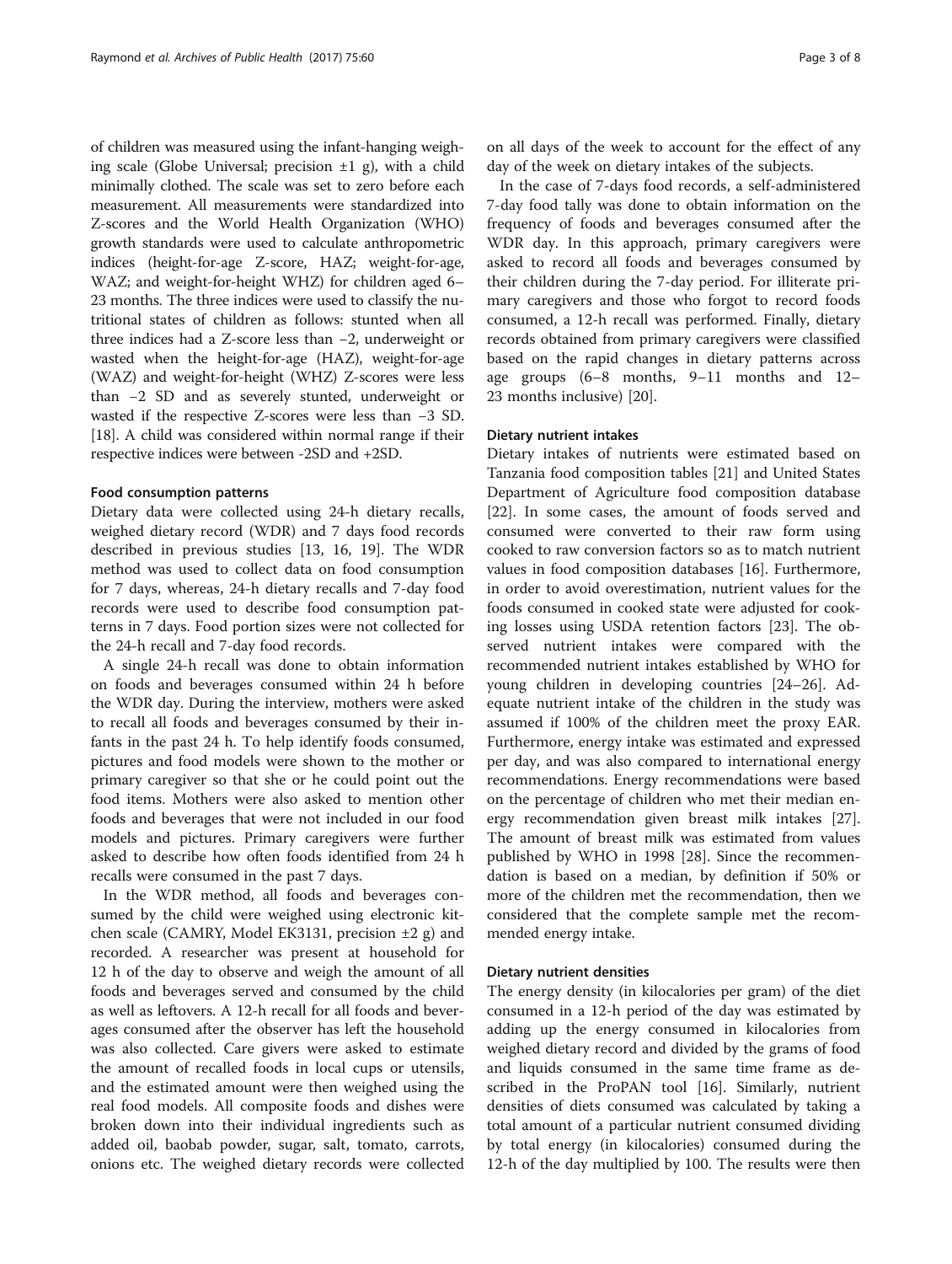<span id="page-3-0"></span>compared to the required nutrient densities of complementary foods described in the WHO document for average breastfed young children in developing countries [[28\]](#page-7-0). In estimating energy and nutrient densities of foods, all composite dishes were broken down into their individual ingredients. Each ingredient was then weighed and recorded separately.

# Adequacy of meal frequency

Meal frequency was calculated by dividing the number of breastfed children aged 6–23 months who received solid, semi-solid or soft foods the minimum number of times or more during the previous 24 h with the total number of breastfed children 6–23 months. In this method, the minimum is defined as 2 times meals for breastfed infants 6–8 months and 3 times meals for breastfed infants 9–23 months. And meals include both formal (such as breakfast, lunch and dinner) and informal (such as snacks) meals. Estimation of meal frequency for breastfed children included only non-liquid feeds as described in the WHO guiding principles for assessing infant and young child feeding practices [[29](#page-7-0)].

# Results

# Characteristics and anthropometric indices of subjects

Four hundred infants and young children from 400 predominantly rural households were surveyed in Bahi district in central Tanzania, 50% percent of the children were aged 12–23 months, 25% were aged 9–11 months and 25% were aged 6–8 months. All the children were still being breastfed at the time of the survey. Four children who indicated signs of acute malnutrition were referred to Bahi district hospital and were excluded from subsequent analysis. The anthropometric profiles of the study sample is presented in Table 1. In general and based on the WHO child growth classification [\[30\]](#page-7-0), the level of stunting among children 6 – 8 months can be characterized as "high prevalence" and stunting among children aged 9 - 23 as "very high prevalence". The observed prevalence of wasting or underweight children was within acceptable limits or of low prevalence respectively.

# Food patterns and nutrient intakes

From the dietary survey we identified a total of 33 food items that was used to make food for children in Bahi district. The top 10 most frequently consumed local foods were maize products, sugar, salt, onions, tomatoes, sunflower oil, groundnuts (peanuts), beans, rice and baobab powder. Pulses and seeds (for example, soybeans, sesame seeds and pumpkin seeds), and green leafy vegetables (such as black nightshade, sweet potato leaves and amaranth leaves) were reported less frequently, and foods of animal origin, with exception of dried small fish, were almost absent from the diets. Generally, there was no difference between the age groups in the components of the food basket, however, children aged 12–23 months consumed the higher diversity of identified foods than other age groups (Fig. [1](#page-4-0)).

The distribution of nutrient intakes and their adequacy for each age group are shown in Table [2.](#page-4-0) Based on the complementary foods consumed, the estimated average intake of energy achieved the required adequacy for all age groups. Furthermore, the estimated intakes of protein, vitamin A and vitamin C met the adequacy recommended by WHO for all the age groups studied. However, the intake of iron, zinc and calcium for children aged 6 - 8 months, iron and calcium for 9– 11 months and iron for 12–23 months did not achieve the recommended adequacy levels.

# Nutrient densities and adequacy

Table [3](#page-5-0) provides information on nutrient densities of children's complementary diets and their adequacies. The estimated average energy, protein and vitamin C densities of the complementary diets consumed by average breastfed children aged 6–8, 9–11 and 12–23 months met the average desired densities. On the other hand, the average densities of iron, zinc, calcium and vitamin A in diets consumed by infants and young children in all age groups were observed to be lower than the recommended adequacy.

# Meal time frequency

The mean frequency results are summarized in Table [4](#page-5-0). The results showed that more than 80% of children aged 6–23 months met the recommended meal times a day.

Table 1 Nutritional status of children between 6 and 23 months in Bahi district expressed as percentages and the corresponding standard deviation

| <b>Status</b>                               | 6-8 months ( $n = 100$ ) |     | 9-11 months ( $n = 100$ ) |     | 12-23 months ( $n = 200$ ) |     |
|---------------------------------------------|--------------------------|-----|---------------------------|-----|----------------------------|-----|
|                                             | Percentage               | SD  | Percentage                | SD  | Percentage                 | SD  |
| Stunting (HAZ scores $<-2$ )                | 30                       | 0.7 | 41                        | 0.7 | 40.5                       | 0.7 |
| Underweight (at $Z$ scores $<-2$ )          |                          | 0.8 |                           | 0.5 |                            | 0.5 |
| Wasting (at $Z$ scores $\langle -2 \rangle$ |                          | 0.8 |                           | 0.6 |                            | 0.6 |
| Overweight (at $Z$ scores $<-2$ )           | 19                       | 0.8 | 41                        | 0.5 | 19                         | 0.5 |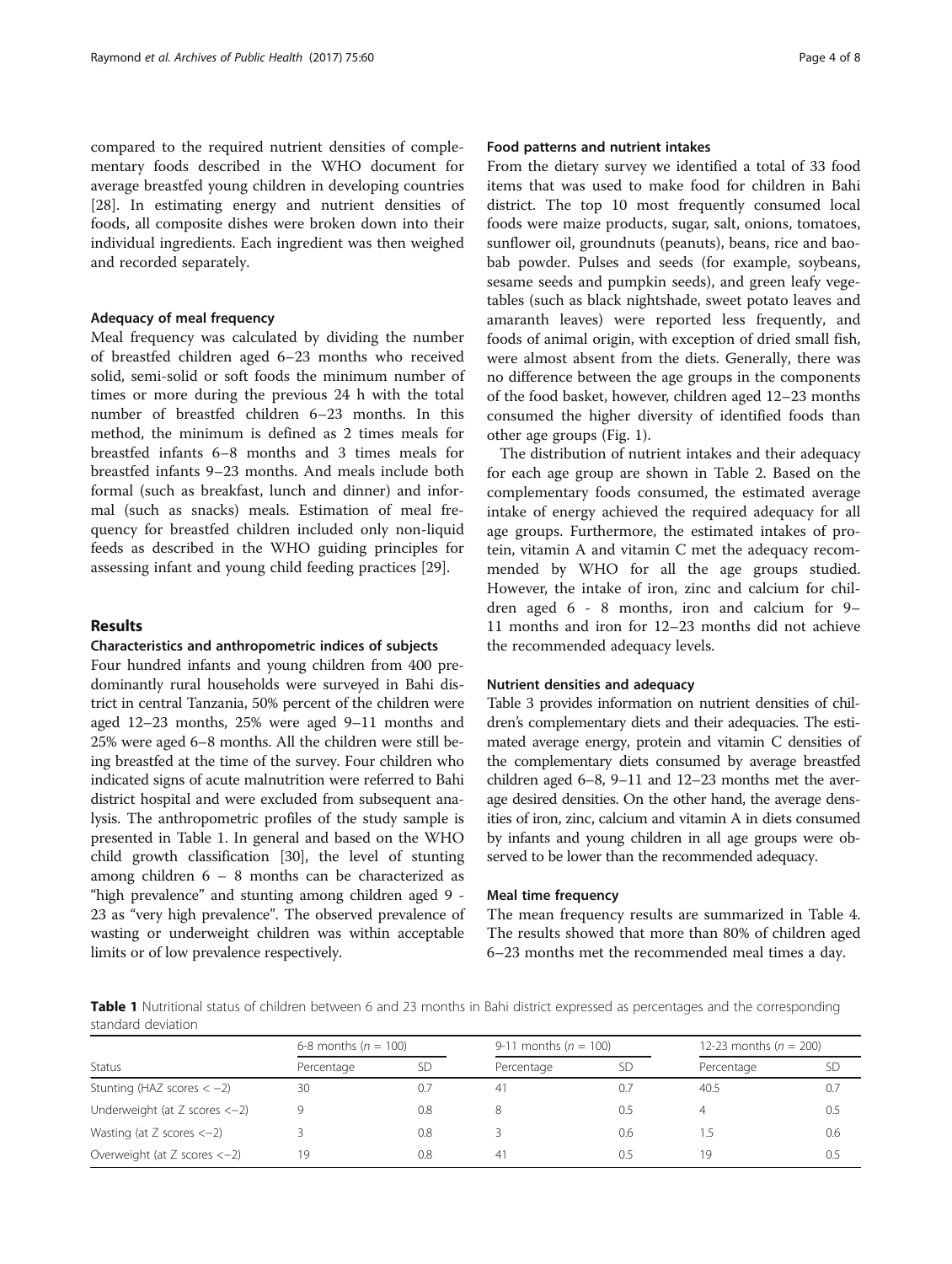<span id="page-4-0"></span>

# **Discussion**

The results of the present study suggest that feeding practices is a key factor that significantly affects effectiveness of local foods in providing adequate nutrition for vulnerable infants and young children. Based on the estimated nutrient densities of local diets and individual nutrient intakes, the existing dietary practices may not achieve the recommended intakes of iron, zinc and calcium for children aged 6–23 months despite the presence of nutrient-dense foods. This is because majority of consumers in poor households do not take into account the full costs and benefits of a balanced diet. Most of the households rely much on carbohydrate rich foods (cereal products) as the main component in their diets (Fig. 1).

Table 2 Average nutrient intakes per population of children aged 6-23 months

|                      |        | 6-8 months ( $n = 100$ ) |        | 9-11 months ( $n = 100$ ) |        | 12-23 months ( $n = 200$ ) |  |
|----------------------|--------|--------------------------|--------|---------------------------|--------|----------------------------|--|
| Nutrients            | Median | Percent of RDI           | Median | Percent of RDI            | Median | Percent of RDI             |  |
| Iron (mg)            | 4.8    | 23                       | 6.1    | 29                        | 7.0    | 58                         |  |
| Zinc (mg)            | 3.0    | 60                       | 11.3   | 226                       | 10.8   | 166                        |  |
| Calcium (mg)         | 319.8  | 61                       | 339.5  | 65                        | 395.7  | 113                        |  |
| Vitamin A (µg of RE) | 793.2  | 227                      | 792.9  | 227                       | 1289.0 | 322                        |  |
| Vitamin $C$ (mg)     | 69.5   | 278                      | 53.1   | 212                       | 72.5   | 242                        |  |
| Protein (q)          | 19.4   | 213                      | 24.8   | 258                       | 35.9   | 331                        |  |
| Energy (kcal)        | 841.2  | 306                      | 925.9  | 206                       | 1110.0 | 144                        |  |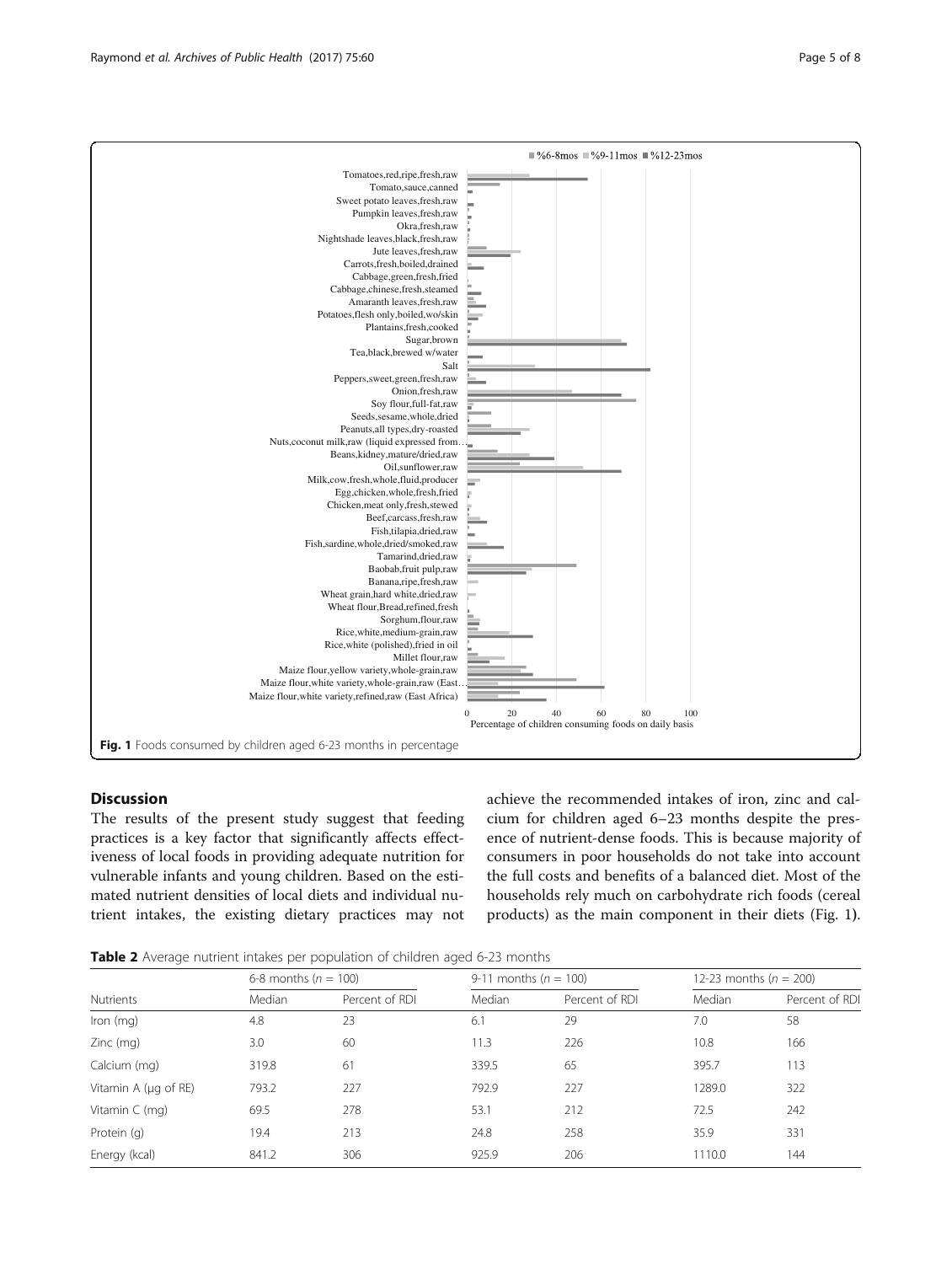|                            | 6-8 months ( $n = 100$ ) |            |        | 9-11 months ( $n = 100$ ) |        | 12-23 months ( $n = 200$ ) |  |
|----------------------------|--------------------------|------------|--------|---------------------------|--------|----------------------------|--|
| <b>Nutrients</b>           | Median                   | Percentage | Median | Percentage                | Median | Percentage                 |  |
| Iron $(mq)$                | 0.66                     | 9          | 0.66   | 14                        | 0.75   | 47                         |  |
| Zinc (mg)                  | 0.48                     | 30         | 0.53   | 53                        | 0.56   | 70                         |  |
| Calcium (mg)               | 13.03                    | 10         | 9.70   | 12                        | 9.48   | 36                         |  |
| Vitamin A ( $\mu$ g of RE) | 1.86                     | 37         | 2.48   | 27                        | 4.24   | 25                         |  |
| Vitamin $C$ (mg)           | 2.93                     | 293        | 1.19   | 119                       | 1.17   | 106                        |  |
| Protein (q)                | 1.63                     | 233        | 2.01   | 287                       | 2.36   | 337                        |  |
| Energy (kcal)              | 3.62                     | 577        | 3.61   | 672                       | 3.33   | 466                        |  |

<span id="page-5-0"></span>Table 3 Average nutrient densities in diets consumed by children aged 6-23 months

The reason is probably due to local traditional notions of what constitutes food, for instance, food is maize [\[31](#page-7-0)]. Majority of consumers in typical African households regard a meal as food if it is a cereal based meal. Furthermore, typical African households are interested on abetting hunger as a singularity, and so nutrition is rarely considered or factored into diets. As a result they miss opportunities around other nutrient-rich food stuffs for example, pulses, seeds and animal source foods. All these factors affect the nutritional status of an individual child and may eventually lead to chronic under-nutrition especially, among low income urban and most rural households.

Energy and nutrient intakes can provide evidence to the quality of dietary practices in the community. Based on the WHO/FAO/UNU reference [[24\]](#page-7-0), we noted that the estimated median energy intake is in excess of recommended levels for all age groups. The observed high energy intakes in both groups is perhaps attributed by high amount of carbohydrates in the consumed diets. The carbohydrate content of the consumed diets contributed about 83, 78 and 75% of the total energy intakes for children aged 6–8, 9–11 and 12–23 months, respectively. Similarly, the calculated average energy densities of the consumed diets were high. A study by FANTA [[12](#page-7-0)] on development of evidence based dietary recommendations for children and mothers living in western highlands of Guatemala revealed similar observations of higher energy intakes. Therefore, the present results suggest that if care is not taken, children may significantly suffer high prevalence of childhood overweight and

Table 4 Average meal time frequency and adequacy for children aged 6-23 months

| Age group                  | Mean meal<br>frequency | SD  | Percentage<br>adequacy (%) |
|----------------------------|------------------------|-----|----------------------------|
| 6-8 months ( $n = 100$ )   | 2.8                    | 0.2 | 140                        |
| 9-11 months ( $n = 100$ )  | 3.2                    | 0.3 | 107                        |
| 12-23 months ( $n = 200$ ) | 33                     | 04  | 110                        |

obesity as indicated in Table [1](#page-3-0) while at the same time being deficient on other essential nutrients.

We also noticed that the median protein intakes as well as dietary protein densities for all children are in the range of being adequate. However, the quality of protein may be inadequate considering that a large proportion of the protein in the diet was from maize and rice and that very few animal source foods were consumed. The quality of protein can positively and significantly affect the nutritional status of consumers [\[32\]](#page-7-0). This is clearly reflected in our study, where we observed a significant high prevalence of stunting despite higher levels of protein intakes in all study age groups (Table [2\)](#page-4-0). Evidence from previous studies indicated that children who had high utilizable protein intakes were found to have a significantly lower prevalence of stunting [\[33](#page-7-0)–[35](#page-7-0)]. These findings highlight the value of considering the quality of protein, when planning a nutrition intervention.

In the same way, we observed that the average intakes of vitamin A and C are in the range of being adequate. The high levels of vitamin A and C in the present study was to a great extent contributed by average breast-milk intake that was included in the analysis. These levels may not necessarily represent a real life situation in the study area because the analysis was based only on the published average intakes of breast-milk for each age group. The actual intakes of breast milk were not analysed, thus, we are not quite sure if the breast milk from mothers in the study population had a high content of these vitamins. One should note that maternal nutritional status can significantly affect the status of vitamin A and C in infants and young children [\[28, 36\]](#page-7-0). For that matter, if mothers had poor nutritional status, it is obvious that children would not achieve the nutrient recommendations for vitamin A and C which may significantly affect the linear growth of infants and young children [[37](#page-7-0), [38\]](#page-7-0).

On the other hand, we observed that average intakes of either one or two or three of essential micronutrients such as iron, zinc and calcium are lower than the adequate ranges in all age groups. For example, according to the standard values established by WHO [\[25](#page-7-0)], the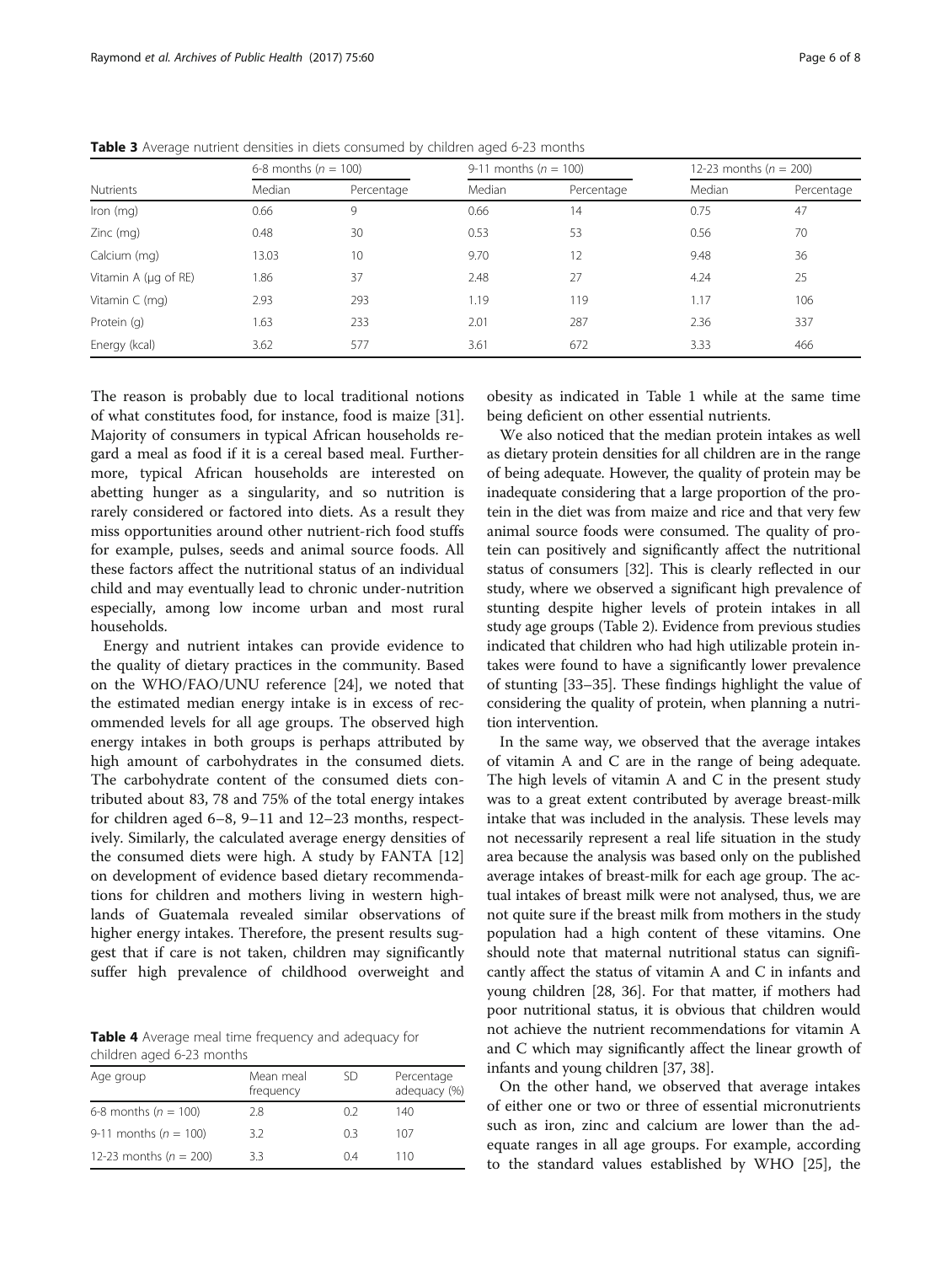<span id="page-6-0"></span>average intakes for iron are lower than the required adequacy ranges by 42 to 77% and the average intakes for zinc are lower than recommended intake by 40%. Likewise, the mean calcium intake is lower than RDA by 35 to 39%. Although iodine intakes were not measured in this study, its intake is likely to be lower than RDA because majority of households in the study area were observed to rely much on non-iodized salts in their diets. These results suggest that the content of iron, zinc and calcium in the consumed diets for each age group is suboptimal. Thus, it would be very difficult to meet the adequacy range of the stated micronutrients under existing feeding practices. The observed inadequacies of iron, zinc and calcium intakes are probably a contributing factor for the current high prevalence of stunting (Table [1](#page-3-0)) in the target population. Evidence from a previous study [[38\]](#page-7-0) indicates that stunting is accompanied by long term deficiencies of iron and other essential micronutrients. These findings suggest that access to nutrient rich formulations may be needed in this population to achieve sufficient iron, zinc and calcium intakes. However, as highlighted in the study by Skau and colleagues [\[13](#page-7-0)], food formulations should be integrated with approaches that encourage changes to traditional feeding practices for infants and young children.

Given the scope of the present study, our findings were based solely on cross-sectional data, which offers only a snapshot of a single moment in time. Furthermore, our analysis did not take seasonality into account. Thus, nutrient intakes and food consumption patterns identified refer essentially to the dry season in which data were collected. Further studies that extend beyond a single moment in time are therefore, needed to verify the effect of seasonality on food availability and consumption in the study population. Another limitation is that Tanzania food composition tables are not complete for all nutrients analysed in the present study. Any missing energy or nutrient contents were imputed from other nutrient composition databases, mainly the United States Department of Agriculture (USDA) food composition databases. The nutrient composition of foods is known to vary within and across regions and countries [[15, 39](#page-7-0)], this might have affected our analysis, especially if the final nutrient composition of candidate foods is not accurate.

# Conclusions

The study shows that local foods in the study area have potential to achieve recommended dietary intakes of some essential nutrients, and that interventions are needed to meet the required amount of iron, zinc and calcium for children aged 6–23 months. The interventions we propose here may encourage changes in traditional feeding habits and practices of the target population. Possible intervention options are (1) supplementation of local foods with nutrient-dense foods that are not normally consumed in the locality (2) providing new avenues for increasing the production and wide consumption of local nutrient-dense foods, or optimizing the way local diets are constituted so as to achieve nutrient recommendations for infants and young children.

### Abbreviations

DRI: Dietary reference intake; EAR: Estimated average requirement; HAZ: Heightfor-age z-score; RCH: Reproductive and child health; RDA: Recommended dietary allowance; RNI: Recommended nutrient intake; SSA: Sub-Saharan Africa; WAZ: Weight-for-age z-score; WDR: Weighed dietary record; WHZ: Weight-forheight z-score

### Acknowledgements

The authors wish to thank Stephen A Vosti, Reina Engle-Stone (University of California, Davis) and Christina N Charles for sharing their expertise and perspectives and providing feedback on early versions of the present manuscript.

#### Funding

This work was supported by the Government of Tanzania through the Nelson Mandela African Institution of Science and Technology (NM-AIST).

### Availability of data and materials

Dataset generated and analysed during the current study are available from the corresponding author on request.

### Authors' contributions

The authors' responsibilities were as follows- JR, MA, CM, JWR and NK designed the research. JR conducted the research, analysed the data and wrote the first draft of the manuscript. All authors edited the manuscript and approved the final version.

### Ethics approval and consent to participate

The survey protocol was reviewed and approved by the Institutional Research Committee at the Nelson Mandela African Institution of Science and Technology (NM-AIST). The written informed consent was obtained from each participant.

#### Consent for publication

Not applicable.

#### Competing interests

The authors declare that they have no conflicts of interest.

### Publisher's Note

Springer Nature remains neutral with regard to jurisdictional claims in published maps and institutional affiliations.

#### Author details

<sup>1</sup>School of Life Science and Bioengineering, Nelson Mandela African Institution of Science and Technology (NM-AIST), P.O. Box 447, Arusha, Tanzania. <sup>2</sup>SolBridge International School of Business, Woosong University, Daejeon, Republic of Korea.

### Received: 28 April 2017 Accepted: 19 July 2017 Published online: 17 August 2017

### References

- 1. FAO. The Challenges of Local Foods for Overcoming Rural Poverty and Malnutrition in Western Africa. Rome, Italy: Food and Agriculture Organization of the United Nations (FAO); 2010.
- 2. FAO/WHO. New Business Models to Help Eliminate Food and Nutrition Insecurity: Roadmap for Exploration. Rome: Food and Agriculture Organization of the United Nations (FAO); 2013.
- 3. BMGF. Bill & Melinda Gates Foundation (BMGF) 2015-2020 Nutrition Strategy. Seattle: Bill and Melinda Gates Foundation; 2015.